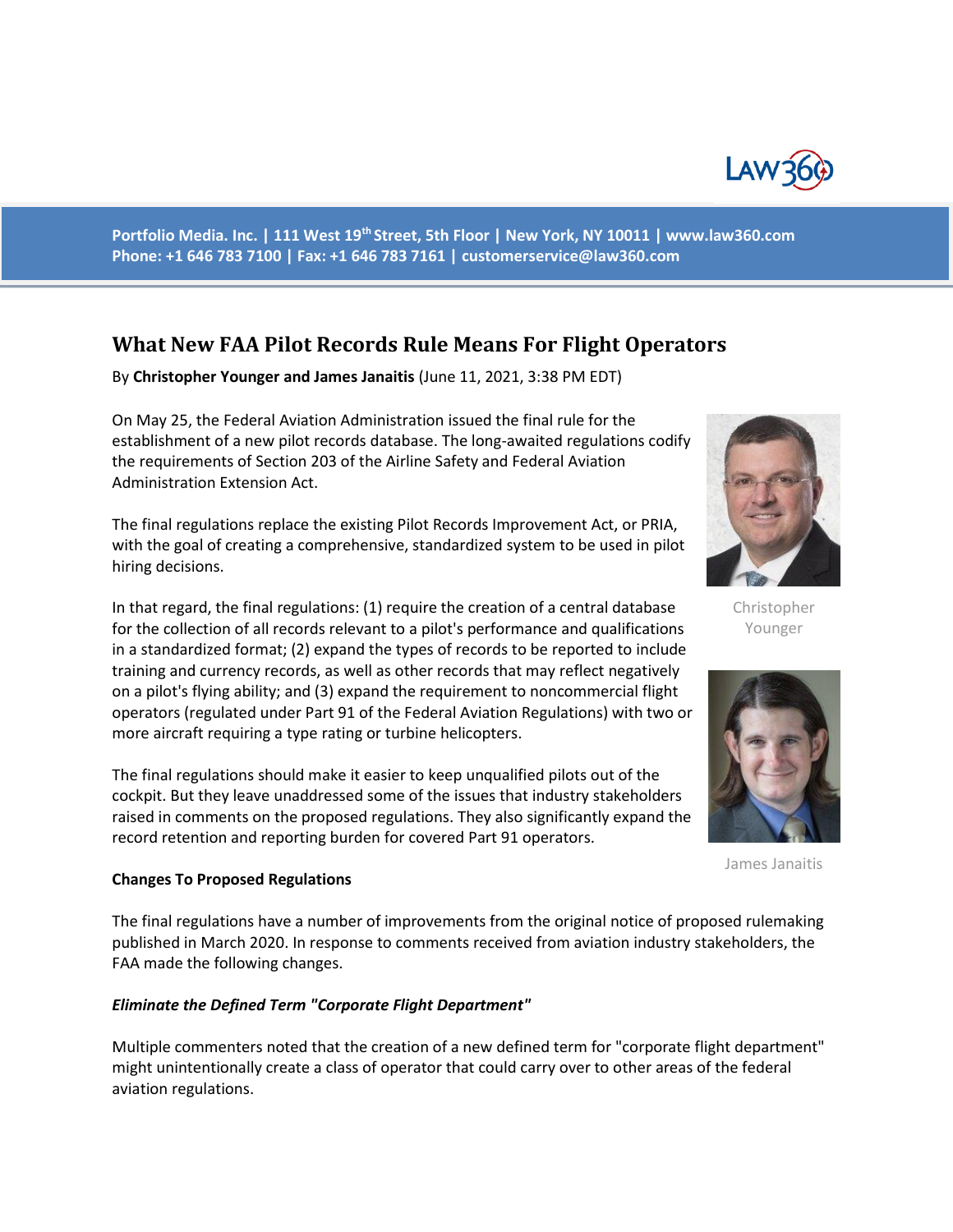While the FAA deleted the specific defined term "corporate flight department" in the final pilot records database regulations, they retained the concept that covered Part 91 operators would be subject to the new regulations.

The new regulations now merely cross-reference the section of the regulations that describe covered Part 91 operators, instead of using a defined term for that purpose.

# *Limit Reporting Requirements for Covered Part 91 Operators*

The proposed pilot records database regulations would have required all covered entities to report all records, including currency, adverse training events, termination of employment and disciplinary records, within 30 days of the event creating the record.

Acknowledging the burden this would place on covered Part 91 operators, the final regulations instead require covered Part 91 operators to maintain reportable records for five years, and provide them within 14 days if requested.

However, this does not apply to records relating to: (1) separation of employment due to pilot performance or professional disqualification; or (2) disciplinary action resulting in suspension from piloting for any amount of time. A covered Part 91 operator is required to report these records within 30 days of the event.

# *Remove the Administrative Fee*

The proposed pilot records database regulations provided for payment of an administrative fee that would be based on the overall cost to maintain the database divided by the number of requests, updated annually.

The final regulations removed the proposed administrative fee concept. But the FAA noted in the preamble that it reserves the right to add an administrative fee in the future.

# *Extend the Time Frame to Report Historical Records*

Under the proposed pilot records database regulations, Part 121 and Part 135 operators would have been required to report all historical records going back to Aug. 1, 2005, within two years after publication of the final rule.

Under the final regulations, only records going back to Jan. 1, 2015, need to be reported within two years, and the remaining historical records going back to Aug. 1, 2005, have to be reported within three years and 90 days.

# **Remaining Open Issues**

The final pilot records database regulations did not address all issues that industry stakeholders raised in their comments responding to the proposed regulations. They also leave unresolved some fairly significant issues and concerns for covered Part 91 operators.

The first issue is the expansive scope of records that covered Part 91 operators are required to report. This includes all records related to pilot training, currency, qualifications and professional competence.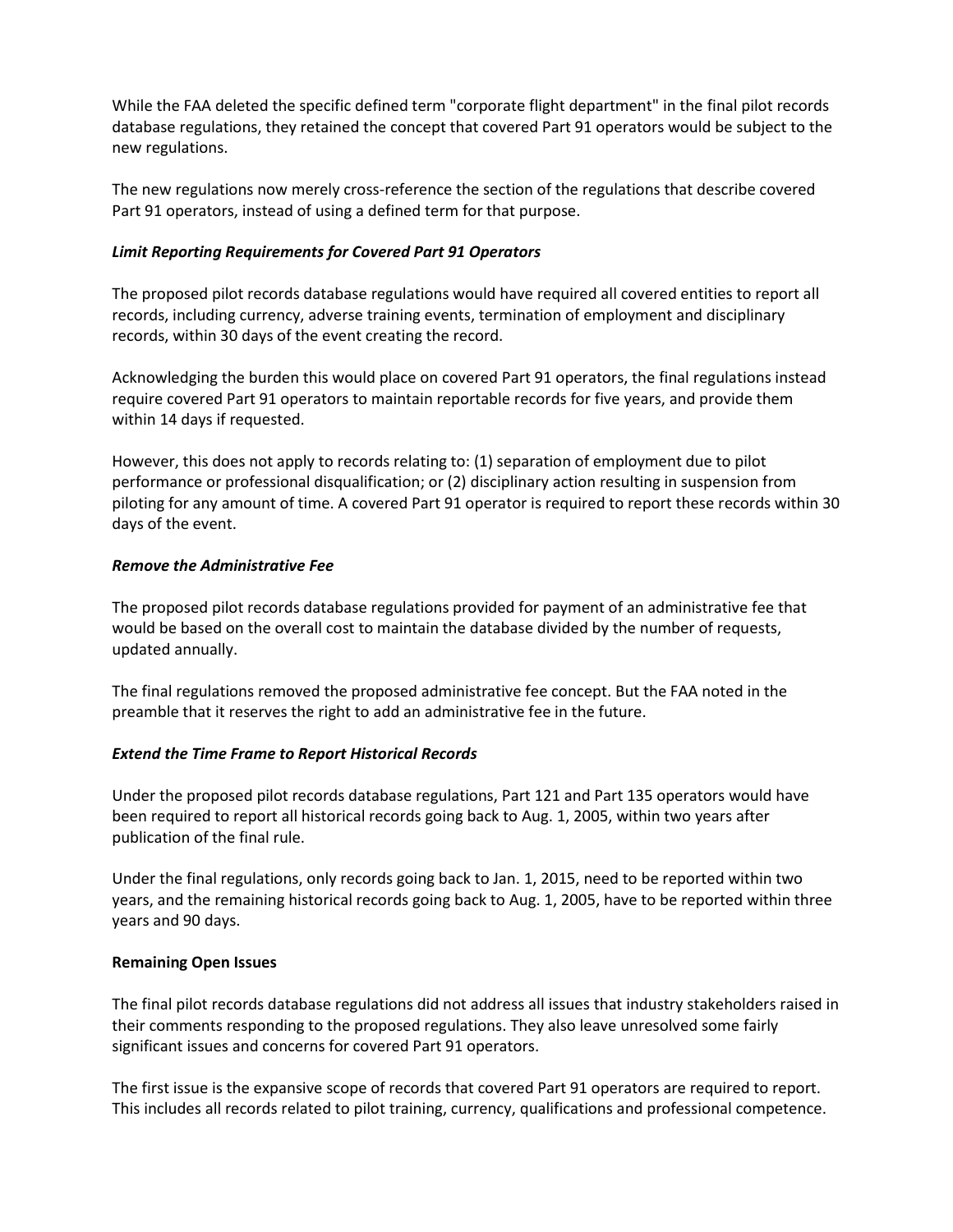Many flight departments and other business aviation operators pride themselves on maintaining the highest level of safety, which generally includes training, evaluation and standards higher than FAA required minimums. But the requirement in the new regulations for covered Part 91 operators to retain records for five years and report them within 14 days upon request could create a significant new administrative burden.

This, in turn, could provide them an incentive to limit the amount of training performed and the records related to pilot training, currency, qualifications and professional competence that they collect.

The records that operators are required to report also includes comments of a check pilot or examiner. Knowing that any comments could become a part of the pilot's permanent record may discourage honest evaluation and constructive criticism.

It wouldn't be surprising to see future evaluations returned as pass/fail, without the detailed explanation of deficiencies and suggestions for improvement — ultimately limiting the effectiveness of these tools as part of an operator's safety program.

Another issue is the expansion of the scope of FAA records that will be retained in the database. Under PRIA, the FAA records in the database only included certificates, ratings, medical certificates and summaries of any FAA legal enforcement action. The new regulations also include records of any failed checkrides at any level of training.

Failure of a checkride for early certificates — whether private, instrument, commercial or multi-engine — could be due to factors outside of the trainee pilot's control, such as poor weather, test anxiety or an overaggressive examiner.

Knowing that any failure will become a part of their permanent record, and will be reported to any future employer, could create additional test anxiety, discourage future potential commercial pilots who fail a checkride for an early certificate, and ultimately exacerbate the existing pilot shortage.

A final issue relates to potential legal risks for employers when determining the scope of information to report. Under the final regulations, employers must report "any final disciplinary action record pertaining to pilot performance," which is defined as "an activity or event directly related to a pilot's responsibilities or completion of the core duties in conducting safe aircraft operations."

In the preamble to the regulations the FAA explains that this was intentionally left open to interpretation by the employer, and provides an example of harassment of another pilot outside of flight operations. But this ambiguous requirement leaves employers in a precarious position. Employers are left to determine what should be reported for items that fit within the definition only tangentially, such as the FAA's harassment example.

While it clearly could inhibit crew resource management and overall safety during flight operations if one pilot is harassing another pilot, harassment itself is not a concept with a clear legal definition. Also, the effect of any such harassment on a pilot's duties may not be as clear-cut as an FAR violation, a judgment error in flight or a failed training event.

An employer's failure to report a specific event could create an unintended liability for not reporting the event as required by the regulations. But reporting the event could expose the employer to the risk of